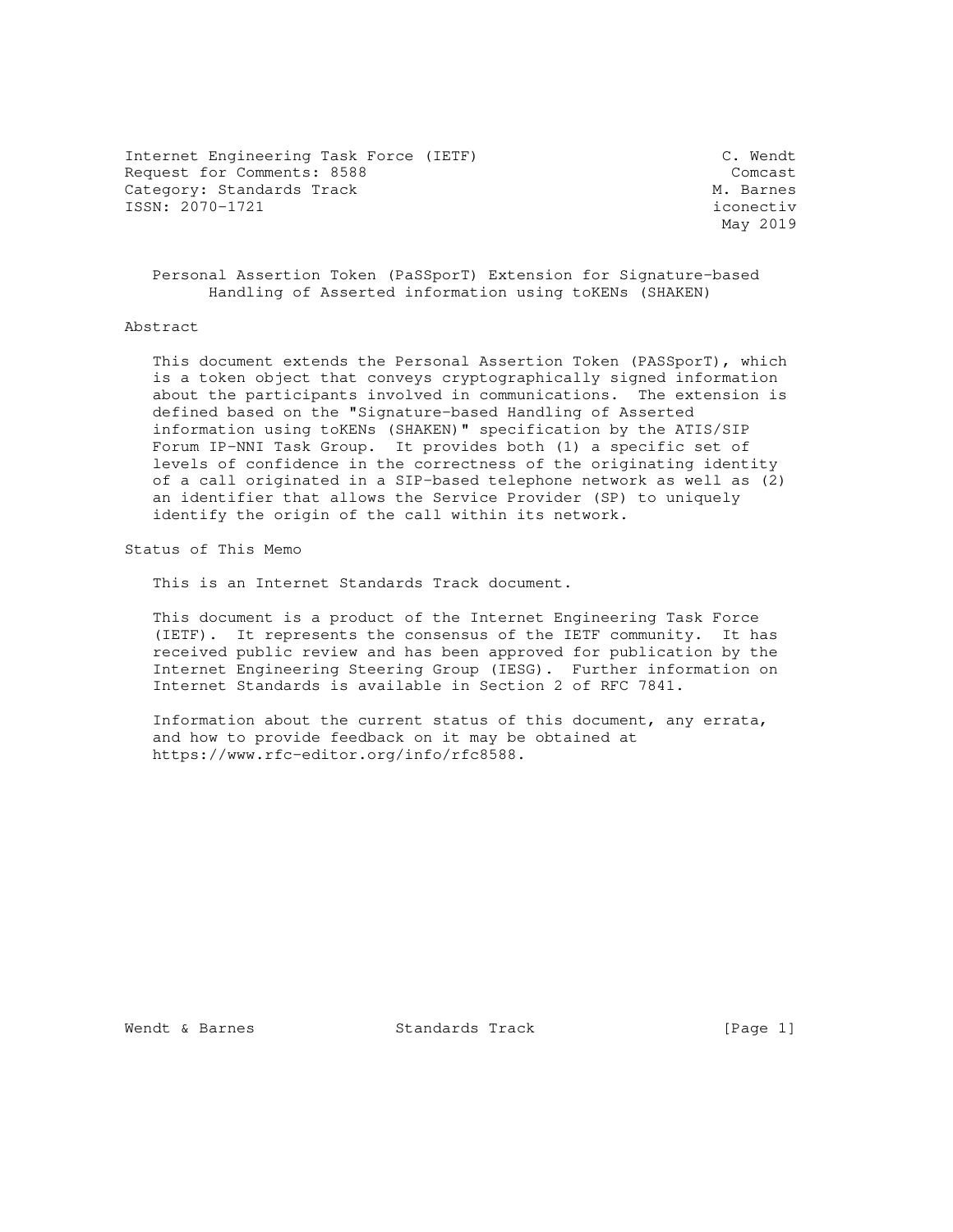# Copyright Notice

 Copyright (c) 2019 IETF Trust and the persons identified as the document authors. All rights reserved.

 This document is subject to BCP 78 and the IETF Trust's Legal Provisions Relating to IETF Documents (https://trustee.ietf.org/license-info) in effect on the date of publication of this document. Please review these documents carefully, as they describe your rights and restrictions with respect to this document. Code Components extracted from this document must include Simplified BSD License text as described in Section 4.e of the Trust Legal Provisions and are provided without warranty as described in the Simplified BSD License.

Table of Contents

| 2.          |                                                                          | 3              |
|-------------|--------------------------------------------------------------------------|----------------|
| 3.          | Overview of "shaken" PASSporT Extension                                  | $\overline{4}$ |
| 4.          |                                                                          | $\overline{4}$ |
| 5.          |                                                                          | 4              |
| 6.          | Example "shaken" PASSporT                                                | 5              |
| $7_{\odot}$ |                                                                          | 5              |
| 8.          |                                                                          | 5              |
|             |                                                                          | 6              |
|             |                                                                          | 6              |
|             |                                                                          |                |
|             | 11.1. JSON Web Token claims                                              |                |
|             |                                                                          | 7              |
|             | 12. References $\ldots \ldots \ldots \ldots \ldots \ldots \ldots \ldots$ | 7              |
|             | Normative References<br>12.1.                                            | 7              |
|             | 12.2. Informative References                                             | 8              |
|             |                                                                          | 9              |
|             |                                                                          | 9              |

Wendt & Barnes Standards Track [Page 2]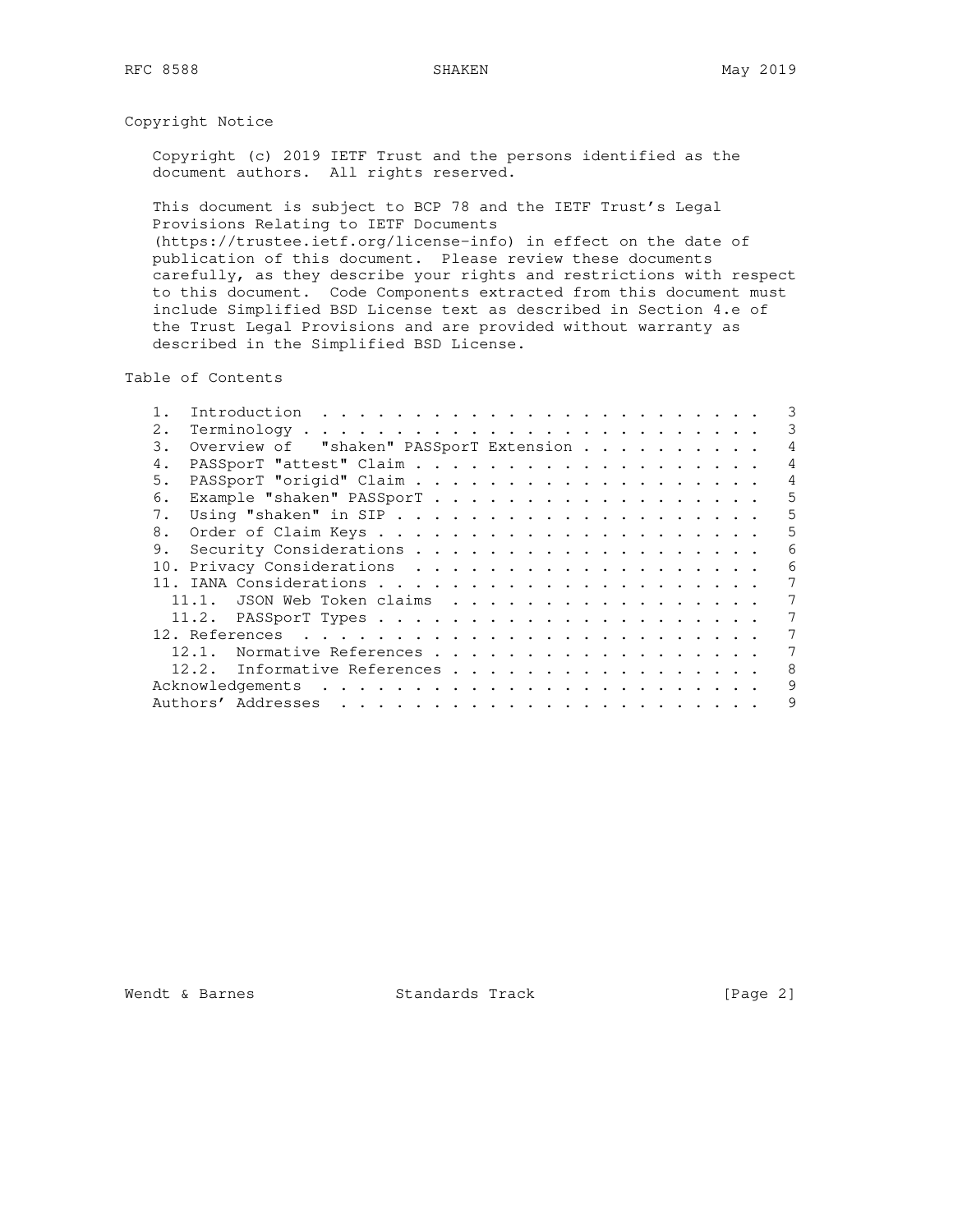# 1. Introduction

 The Signature-based Handling of Asserted information using toKENs (SHAKEN) [ATIS-1000074] specification defines a framework for using Secure Telephone Identity Revisited (STIR) protocols including the Personal Assertion Token (PASSporT) [RFC8225], SIP Authenticated Identity Management [RFC8224], and the STIR certificate framework [RFC8226] for implementing the cryptographic validation of an authorized originator of telephone calls using SIP. Because the current telephone network contains traffic originated from both VoIP and TDM/SS7 (Time Division Multiplexing / Signaling System 7), there are many scenarios that need to be accounted for where PASSporT signatures may represent either direct or indirect call origination scenarios. The SHAKEN [ATIS-1000074] specification defines levels of attestation of the origination of the call as well as an origination identifier that can help create a unique association between the origin of a particular call to the point in the VoIP or TDM telephone network the call came from to identify, for example, either a customer or class of service that call represents. This document specifies these values as claims to extend the base set of PASSporT claims.

2. Terminology

 The key words "MUST", "MUST NOT", "REQUIRED", "SHALL", "SHALL NOT", "SHOULD", "SHOULD NOT", "RECOMMENDED", "NOT RECOMMENDED", "MAY", and "OPTIONAL" in this document are to be interpreted as described in BCP 14 [RFC2119] [RFC8174] when, and only when, they appear in all capitals, as shown here.

In addition, the following terms are used in this document:

- o Verified association: Typically defined as an authenticated relationship between a customer and a device that initiated a call on behalf of that customer, for example, a subscriber account with a specific SIM card or set of SIP credentials.
- o PASSporT: Defined in [RFC8225] is a JSON Web Token [RFC7519] defined specifically for securing the identity of an initiator of personal communication. This document defines a specific extension to PASSporT.

Wendt & Barnes **Standards Track** [Page 3]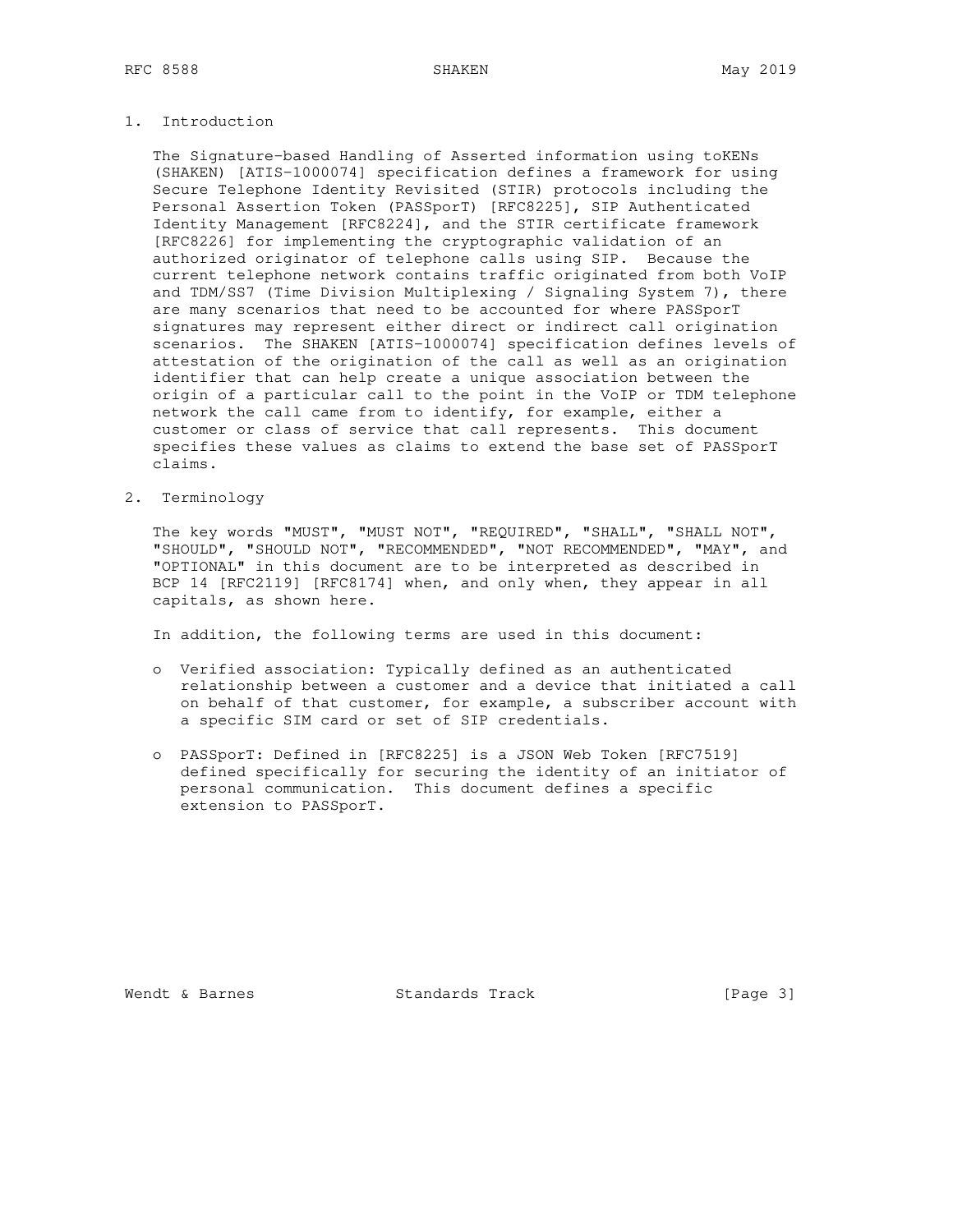### 3. Overview of "shaken" PASSporT Extension

 The SHAKEN framework is designed to use PASSporT [RFC8225] as a method of asserting the caller's telephone identity. In addition to the PASSporT base claims, there are two additional claims that have been defined for the needs of a service provider to signal information beyond just the telephone identity. First, in order to help bridge the transition of the state of the current telephone network (which has calls with no authentication and non-SIP [RFC3261] signaling not compatible with the use of PASSporT and Secure Telephone Identity (STI) in general), there is an attestation claim. This provides three levels of attestation: a full attestation when the service provider can fully attest to the calling identity, a partial attestation when the service provider originated a telephone call but cannot fully attest to the calling identity, and a gateway attestation, which is the lowest level of attestation and represents the service provider receiving a call from a telephone gateway that does not support PASSporT or STI.

 The second claim is a unique origination identifier that should be used by the service provider to identify different sources of telephone calls to support a traceback mechanism that can be used for enforcement and identification of a source of illegitimate calls.

 The use of the compact form of PASSporT is not specified in this document and is not specified for use in SHAKEN [ATIS-1000074].

The next two sections define these new claims.

4. PASSporT "attest" Claim

 This indicator allows for both identifying the service provider that is vouching for the call as well as clearly indicating what information the service provider is attesting to. The "attest" claim can be one of the following three values: 'A', 'B', or 'C'. These values correspond to 'Full Attestation', 'Partial Attestation', and 'Gateway Attestation', respectively. See [ATIS-1000074] for the definitions of these three levels of attestation.

5. PASSporT "origid" Claim

 The purpose of the "origid" claim is described in [ATIS-1000074]. The value of "origid" claim is a Universally Unique Identifier (UUID) as defined in [RFC4122]. Please refer to Section 10 for a discussion of the privacy considerations around the use of this value.

Wendt & Barnes Standards Track [Page 4]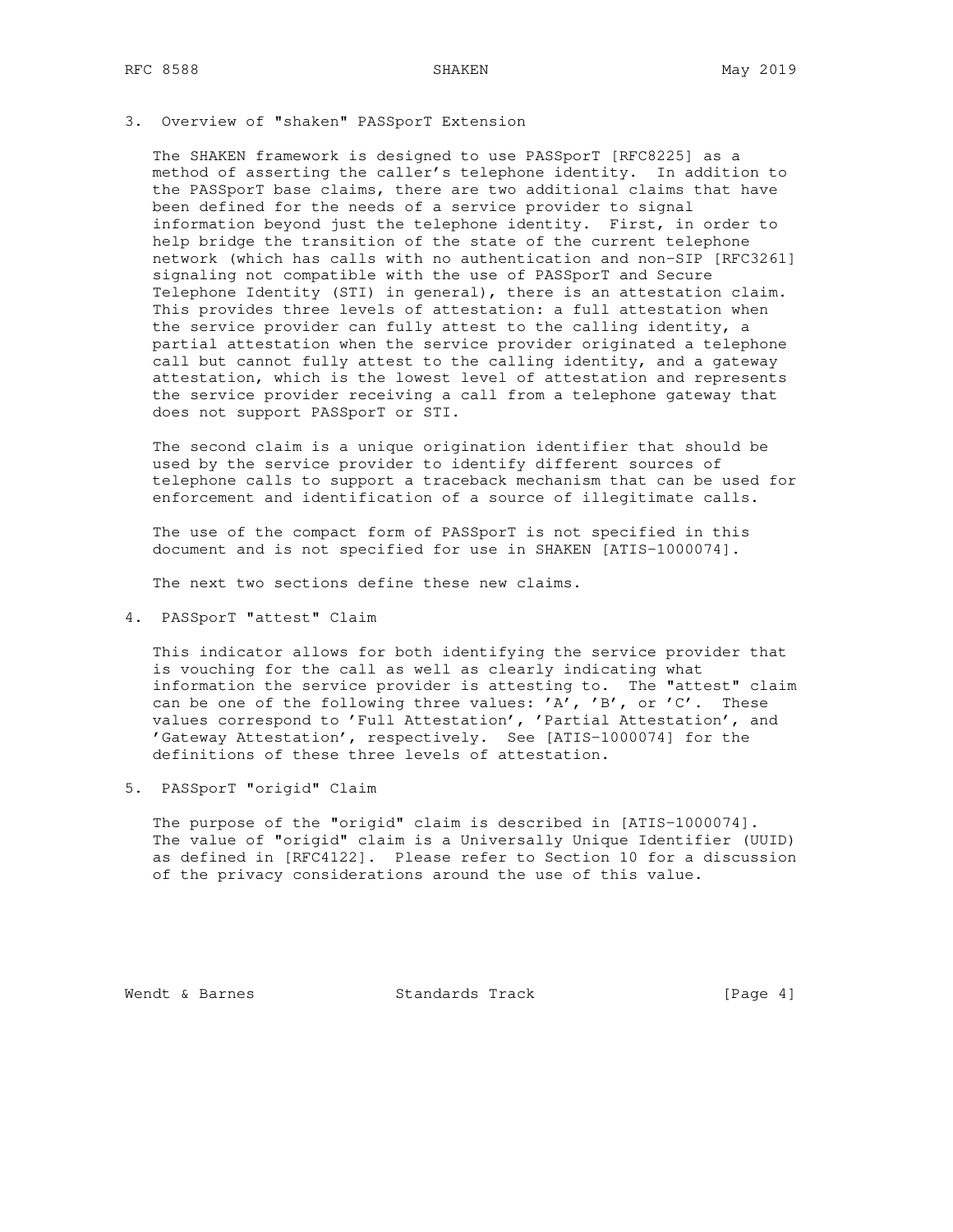```
6. Example "shaken" PASSporT
 Protected Header
 {
    "alg":"ES256",
    "typ":"passport",
    "ppt":"shaken",
    "x5u":"https://cert.example.org/passport.cer"
 }
Payload
 {
    "attest":"A"
    "dest":{"tn":["12155550131"]}
    "iat":"1443208345",
    "orig":{"tn":"12155550121"},
    "origid":"123e4567-e89b-12d3-a456-426655440000"
```
}

7. Using "shaken" in SIP

 The use of the "shaken" PASSporT type and the "attest" and "origid" claims for SIP is formally defined in [ATIS-1000074] using the SIP [RFC3261] Identity header field defined in [RFC8224].

8. Order of Claim Keys

 The order of the claim keys MUST follow the rules of Section 9 of [RFC8225]; the claim keys MUST appear in lexicographic order. Therefore, the claim keys discussed in this document appear in the PASSporT Payload in the following order:

- o attest
- o dest
- o iat
- o orig
- o origid

Wendt & Barnes **Standards Track** [Page 5]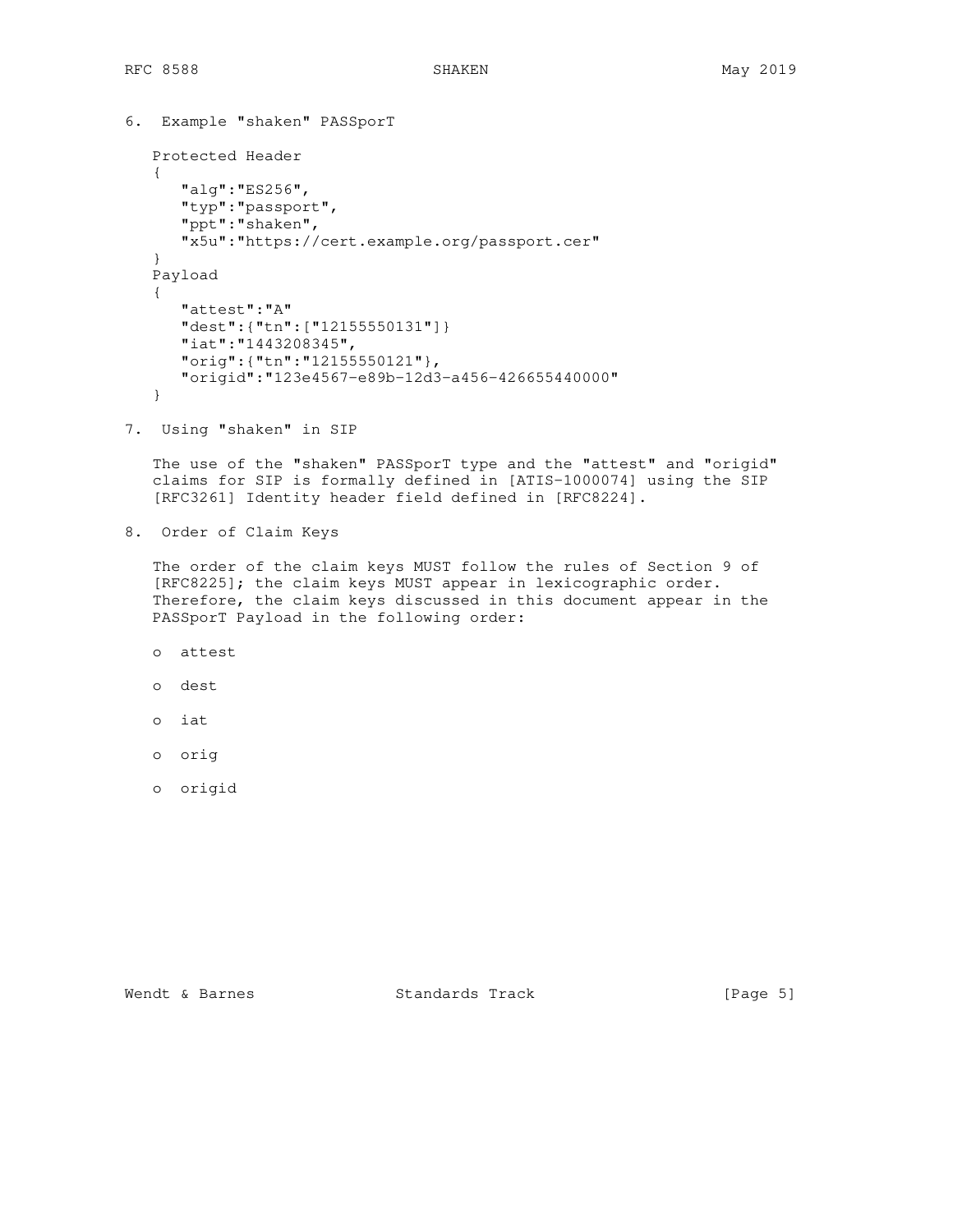### 9. Security Considerations

 This document defines a new PASSporT [RFC8225] extension. The considerations related to the security of the PASSporT object itself are the same as those described in [RFC8225].

 [RFC8224] defines how to compare the values of the "dest", "orig", and "iat" claims against fields in a SIP message containing a PASSporT as part of validating that request. The values of the new "attest" and "origid" claims added by this extension are not used in such a validation step. They are not compared to fields in the SIP message. Instead, they simply carry additional information from the signer to the consumer of the PASSporT. This new information shares the same integrity protection and non-repudiation properties as the base claims in the PASSporT.

10. Privacy Considerations

 As detailed in Section 26 of [RFC3261], SIP messages inherently carry identifying information of the caller and callee. The addition of STIR cryptographically attests that the signing party vouches for the information given about the callee, as is discussed in the Privacy Considerations of [RFC8224].

 SHAKEN [ATIS-1000074] furthermore adds an "origid" value to the STIR PASSporT, which is an opaque unique identifier representing an element on the path of a given SIP request. This identifier is generated by an originating telephone service provider to identify where within their network (e.g. a gateway or particular service element) a call was initiated; "origid" can facilitate forensic analysis of call origins when identifying and stopping bad actors trying to spoof identities or make fraudulent calls.

 The opacity of the "origid" claim value is intended to minimize exposure of information about the origination of calls labeled with an "origid" value. It is therefore RECOMMENDED that implementations generate a unique "origid" value per call in such a way that only the generator of the "origid" can determine when two "origid" values represent the same or different elements. If deployed systems instead use a common or related "origid" for service elements in their network, the potential for discovering patterns through correlation of those calls exists. This could allow a recipient of calls to, for instance, learn that a set of callers are using a particular service or coming through a common gateway. It is expected that SHAKEN PASSporTs are shared only within an [RFC3324] trust domain and will be stripped before calls exit that trust domain, but this information still could be used by analytics on

Wendt & Barnes Standards Track [Page 6]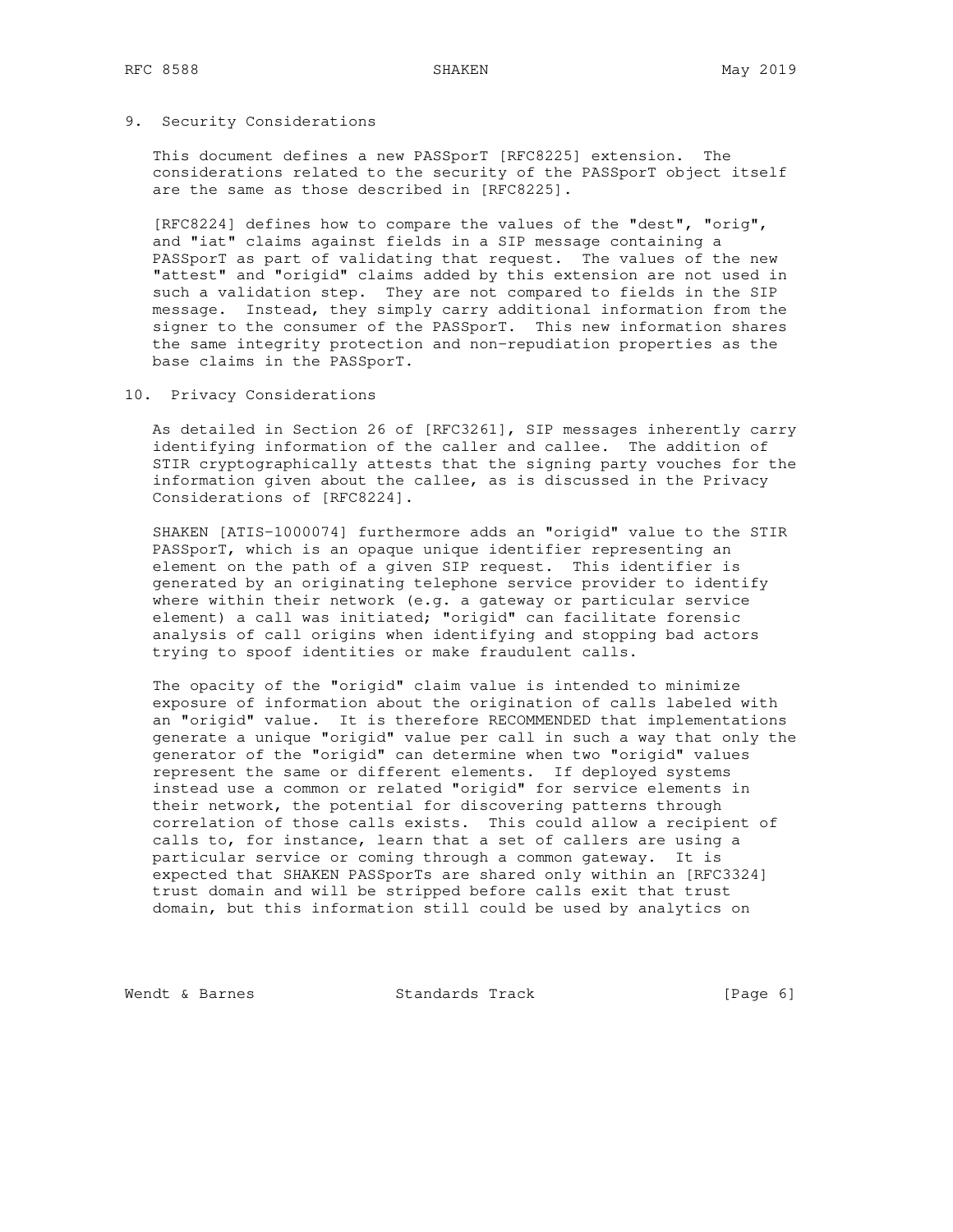intermediary and terminating systems to reveal information that could include geographic location and even device-level information, depending on how the "origid" is generated.

- 11. IANA Considerations
- 11.1. JSON Web Token claims

 IANA has added two new claims to the "JSON Web Token Claims" registry as defined in [RFC7519].

 Claim Name: attest Claim Description: Attestation level as defined in SHAKEN framework Change Controller: IESG Specification Document(s): RFC 8588

 Claim Name: origid Claim Description: Originating Identifier as defined in SHAKEN framework Change Controller: IESG Specification Document(s): RFC 8588

11.2. PASSporT Types

 IANA has added a new entry in the "Personal Assertion Token (PASSporT) Extensions" registry for the type "shaken", which is specified in this document.

- 12. References
- 12.1. Normative References
	- [ATIS-1000074]

 ATIS/SIP Forum IP-NNI Task Group, "Signature-based Handling of Asserted information using toKENs (SHAKEN)", January 2017, <https://access.atis.org/apps/group\_public/ download.php/32237/ATIS-1000074.pdf>.

- [RFC2119] Bradner, S., "Key words for use in RFCs to Indicate Requirement Levels", BCP 14, RFC 2119, DOI 10.17487/RFC2119, March 1997, <https://www.rfc-editor.org/info/rfc2119>.
- [RFC4122] Leach, P., Mealling, M., and R. Salz, "A Universally Unique IDentifier (UUID) URN Namespace", RFC 4122, DOI 10.17487/RFC4122, July 2005, <https://www.rfc-editor.org/info/rfc4122>.

Wendt & Barnes **Standards Track** [Page 7]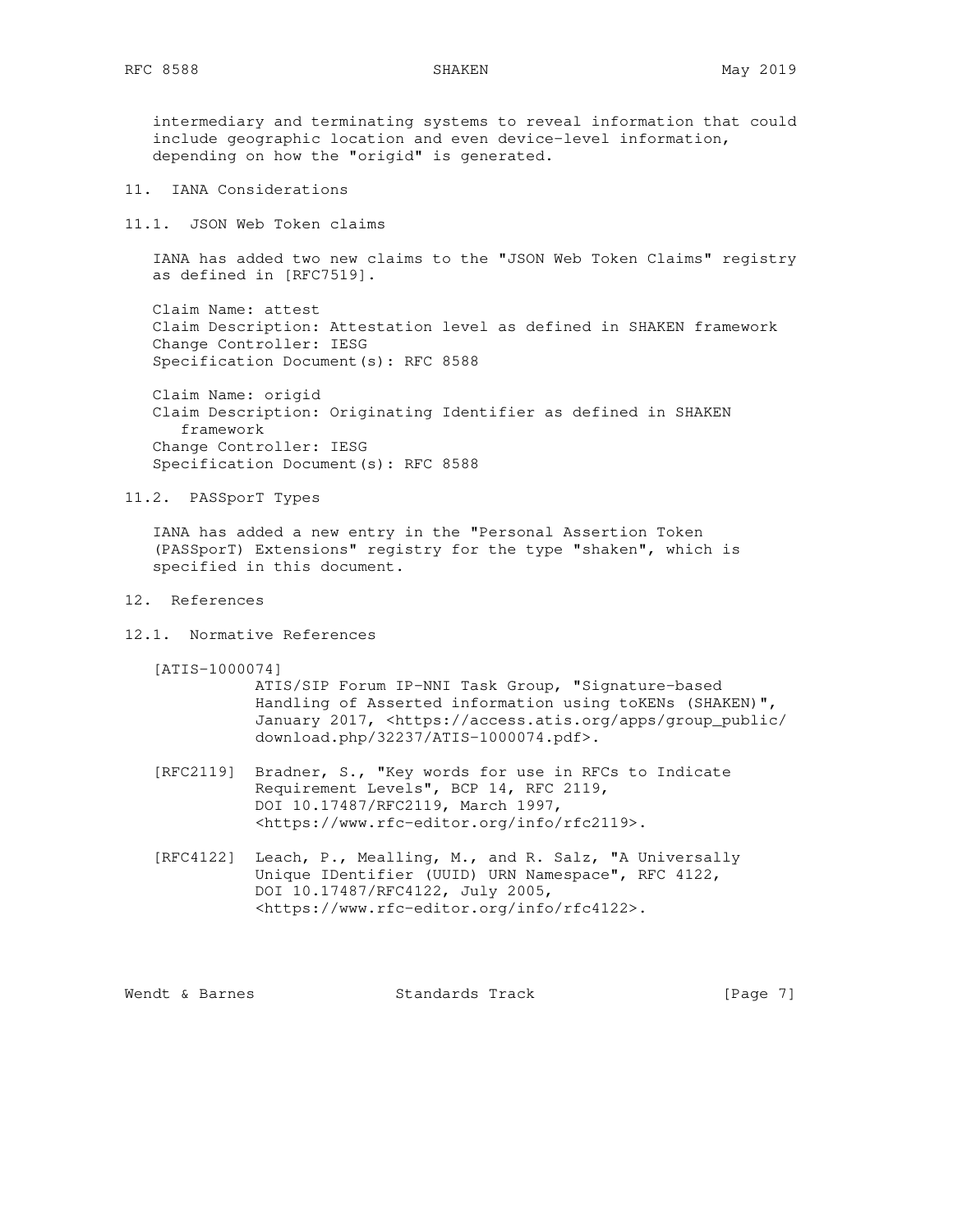- [RFC7519] Jones, M., Bradley, J., and N. Sakimura, "JSON Web Token (JWT)", RFC 7519, DOI 10.17487/RFC7519, May 2015, <https://www.rfc-editor.org/info/rfc7519>.
- [RFC8174] Leiba, B., "Ambiguity of Uppercase vs Lowercase in RFC 2119 Key Words", BCP 14, RFC 8174, DOI 10.17487/RFC8174, May 2017, <https://www.rfc-editor.org/info/rfc8174>.
- [RFC8224] Peterson, J., Jennings, C., Rescorla, E., and C. Wendt, "Authenticated Identity Management in the Session Initiation Protocol (SIP)", RFC 8224, DOI 10.17487/RFC8224, February 2018, <https://www.rfc-editor.org/info/rfc8224>.
- [RFC8225] Wendt, C. and J. Peterson, "PASSporT: Personal Assertion Token", RFC 8225, DOI 10.17487/RFC8225, February 2018, <https://www.rfc-editor.org/info/rfc8225>.
- [RFC8226] Peterson, J. and S. Turner, "Secure Telephone Identity Credentials: Certificates", RFC 8226, DOI 10.17487/RFC8226, February 2018, <https://www.rfc-editor.org/info/rfc8226>.
- 12.2. Informative References
	- [RFC3261] Rosenberg, J., Schulzrinne, H., Camarillo, G., Johnston, A., Peterson, J., Sparks, R., Handley, M., and E. Schooler, "SIP: Session Initiation Protocol", RFC 3261, DOI 10.17487/RFC3261, June 2002, <https://www.rfc-editor.org/info/rfc3261>.
	- [RFC3324] Watson, M., "Short Term Requirements for Network Asserted Identity", RFC 3324, DOI 10.17487/RFC3324, November 2002, <https://www.rfc-editor.org/info/rfc3324>.

Wendt & Barnes **Standards Track** [Page 8]